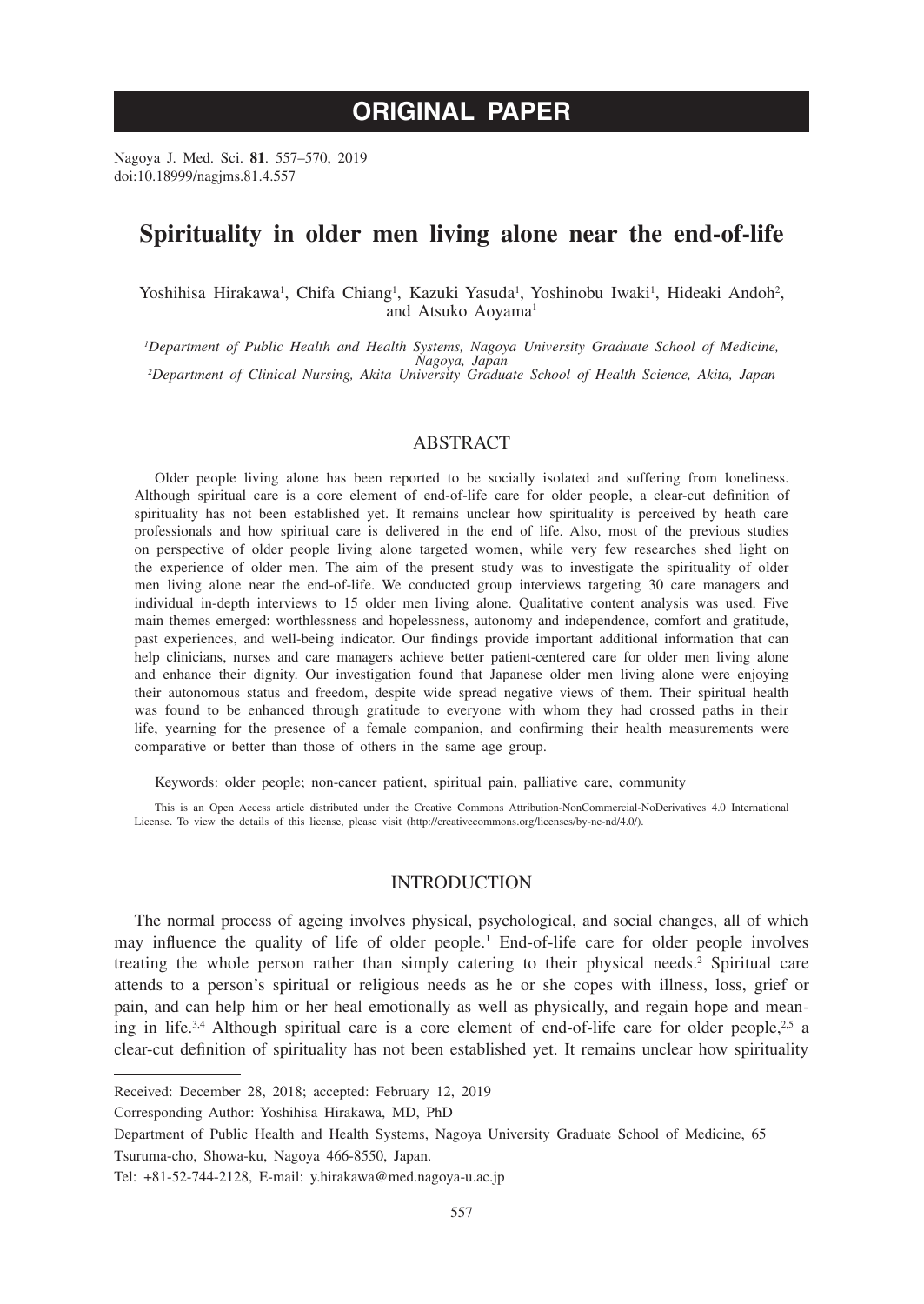is perceived by heath care professionals and how spiritual care is delivered in the end of life.

The number of older people living alone has increased significantly in recent decades in Japan. In 1980, the Japanese population aged 65 years or older living alone accounted for 4.3% (193,000) for men and 11.2% (688,000) for women. In 2010, this rate climbed to 11.6%  $(1.456,000)$  for men and  $20.8\%$   $(3.523,000)$  for women (Japanese Ministry of Health, Labour, and Welfare, 2013).<sup>6</sup> And by 2030, this rate is expected to rise up to  $15.4\%$  (2,433,000) for men and 23.1% (4,865,000) for women (National Institute of Population and Social Security Research, 2013).7

Older people living alone has been reported to be socially isolated and suffering from loneliness. Social relationships are central to human well-being and are critically involved in maintaining health. Socially isolated older people are thus at increased risk of severe diseases and deaths. There are several reasons why social isolation and morbidity and mortality are closely related. First, some older people who live alone often do not prepare full, balanced meals, and are lead to malnutrition, because meal preparation and eating habits are affected by social environment.<sup>8</sup> Second, older people with cognitive impairment may not notice new or worsening symptoms by themselves. Third, many older people who live alone have difficulty following directions for prescribed treatments.9

Until recently, older age groups were dominated by women, many of whom lived alone as widows.<sup>10</sup> However, due to men's prolonged life expectancy and increased number of men who never married, more men are now living alone. There is a growing interest in the health of older men and in helping them continue to live independently in the community. A number of studies suggested that older men were more likely to be susceptible to social loneliness and death due to their inaptitude for self-support and care.10-13

Most of the previous studies on perspectives of older people living alone have targeted women,<sup>10</sup> but very little research shed light on the experience of older men living alone. The aim of the present study was to investigate the spirituality of older men living alone near the end-of-life, considering regional characteristics and differences in perceptions between the older men themselves and their care providers.

#### **METHODS**

The study was designed using qualitative research strategies with an emphasis on daily experiences and end-of-life. We conducted group interviews targeting care managers from April to July 2016 and individual in-depth interviews to older men living alone from August to December 2016 in order to conduct data triangulation.

#### *Data collection*

**Study site.** The study was conducted in the suburban areas of the following prefectures in Japan: Miyagi, Akita, Kanagawa, Gifu, Aichi, Mie, Hyogo, Tokushima, and Fukuoka. The prefectures were purposively selected in consideration of geographic distribution and regional differences in social capital. Social capital refers to direct and indirect resources of social networks and social support systems amongst family, friends or community members, and public support mechanisms. We chose suburban areas as study setting because they represent the average social capital level in each prefecture.

**Group interviews to care managers.** We interviewed care managers, who have a deep understanding of what is going on in the lives of the people living and working in the com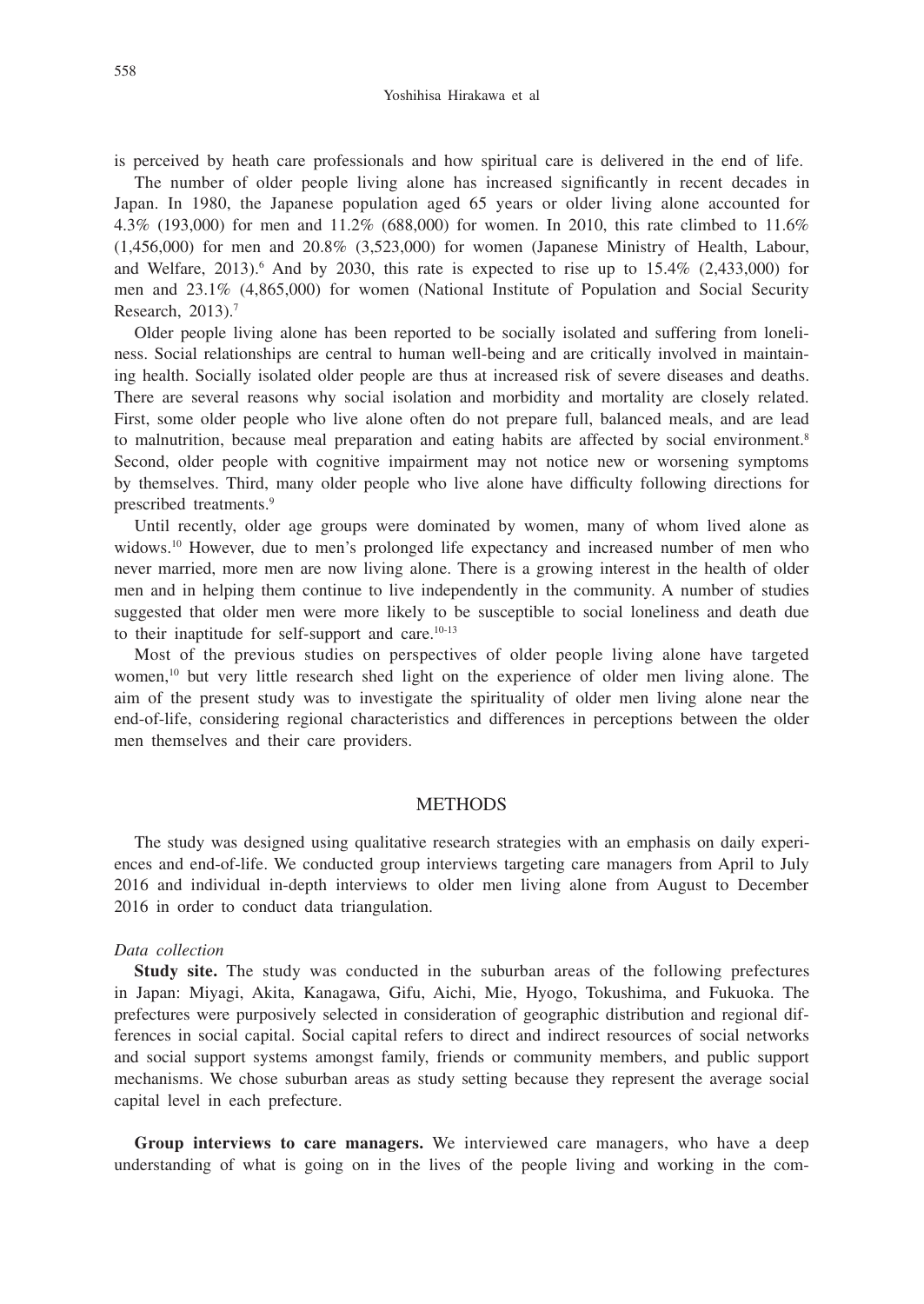munity. Care managers are a group of professionals responsible for drawing up care plans and coordinating long-term care services for individual clients under Japan's long-term care insurance system. The Care Manager Certificate is awarded to licensed health or welfare professionals, e.g., nurses, social workers, etc., and professional caregivers, who have successfully passed an examination and completed prescribed on-the-job training. Care managers play a vital role in assessing their clients' needs, creating care plans and monitoring their condition from the early stages of frailty; they can potentially contribute to enhancing the quality of life of older men in the community.

We purposively recruited 30 care managers (7 men and 23 women) from a list of care managers of different establishments. Each one group interview was conducted in each selected prefecture (Miyagi, Akita, Kanagawa, Aichi, Tokushima, and Fukuoka). Each group consisted of three to seven participants. The group interviews took place in meeting rooms in the prefectures where the care managers work, or through an electronic conference system.

We used an open-ended questionnaire, designed to capture the full scope of the work involved in caring for older men living alone from the perspective of care managers. The questionnaire focused on the daily routine, including contact with friends and family, meal preparation, exercise, interests and hobbies, and end-of-life wishes of their patients, such as a pre-established advance care planning form. The participants were encouraged to discuss the various responses obtained in detail during the group interviews. Interviews were carried out by the first author, a geriatrician with ample qualitative research experience. The individual interviews lasted about 60 minutes. The interview data were processed and recorded on a pre-established advance care planning form.

**Individual in-depth interviews to older men living alone.** We targeted older men living alone in their own home, having the ability to provide competent consent, and not suffering from serious mental disorders. The care managers participated in the group interviews were asked to enroll older clients willing to be interviewed, considering the diversity of participant characteristics (including age, housing, physical condition, and life history) and reasons for living alone. The care managers explained the purpose of the study, the inclusion criteria, and the confidential nature of the project to their clients. The final sample of participants consisted of 15 men ranging from 77 to 96 years of age (Table 1). We prepared an interview guide, based on the preliminary findings of the group interviews of care managers and Five Wishes, a popular American advance care planning document for adults.<sup>14</sup> The interviews were carried out at each participant's home by the first author and a number of research assistants who had previous experience of in-depth interviews. Visiting their home, we also observed their living conditions.

#### *Data analysis*

All interviews were audio-recorded, and then transcribed word for word. The written text data of the transcription and the field notes were analyzed. Qualitative content analysis was used to systematically identify ideas and patterns emerging from the qualitative data on older men's daily experiences and end-of-life wishes collected during the interviews.<sup>15</sup> The process began with several readings of all the transcriptions and the field notes to familiarize the authors with the overall content of the data. The data collected from the group interviews of care managers and individual interviews of older men were merged, proofread and finally arranged into meaning units in order to identify emerging topics. Subsequently, meaning units were grouped into common meaning groups in order to identify larger themes emerging from them. Some themes were included if they captured a significant aspect of the participants' experiences, even though they were not supported by data from all the study participants.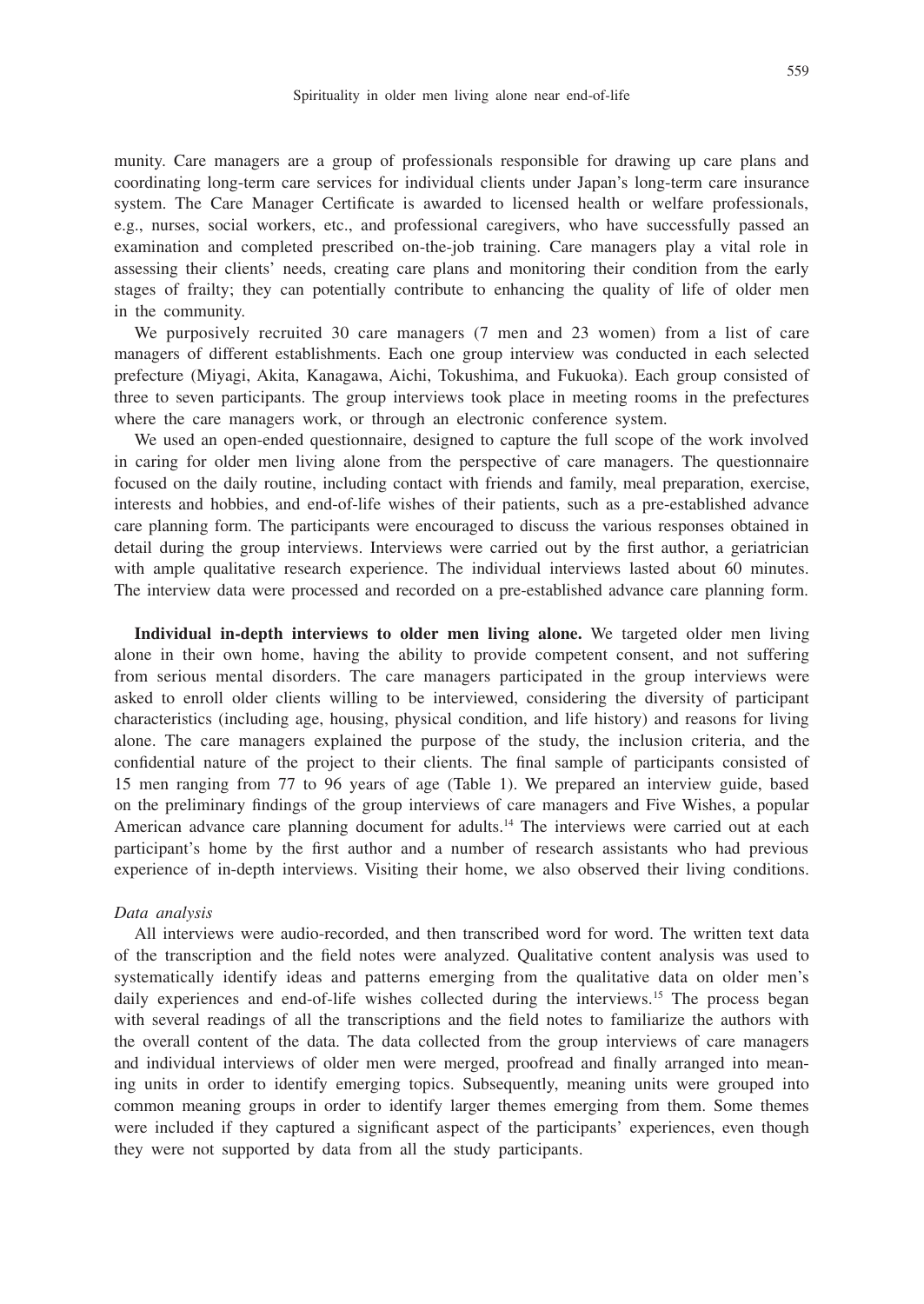| Variable                           | $M\pm SD$      | n              |
|------------------------------------|----------------|----------------|
| Age                                | $85.5 \pm 6.1$ |                |
| Prefecture                         |                |                |
| Akita                              |                | 2              |
| Gifu                               |                | $\overline{2}$ |
| Aichi                              |                | 3              |
| Mie                                |                | $\overline{2}$ |
| Hyogo                              |                | $\overline{2}$ |
| Tokushima                          |                | $\mathfrak{2}$ |
| Fukuoka                            |                | $\overline{2}$ |
| Marital status                     |                |                |
| Separated/divorced                 |                | $\mathbf{1}$   |
| Never married                      |                | $\overline{2}$ |
| Widowed                            |                | 12             |
| Financial status                   |                |                |
| Wealthy                            |                | 6              |
| <b>Borderline</b>                  |                | 8              |
| Poor                               |                | 1              |
| Family relationship                |                |                |
| Healthy                            |                | 11             |
| Estranged                          |                | $\overline{4}$ |
| Length of living alone (year)      |                |                |
| Less than 1                        |                | $\overline{2}$ |
| $1 - 4$                            |                | 5              |
| $5 - 10$                           |                | 5              |
| $11 - 15$                          |                | $\mathbf{1}$   |
| More than 15                       |                | $\overline{2}$ |
| Living condition                   |                |                |
| Home ownership                     |                | 12             |
| Apartment for rent                 |                | 3              |
| Personal support                   |                |                |
| Family caregiver                   |                | 10             |
| Formal home care use               |                | 12             |
| Mild dementia                      |                | $\overline{2}$ |
| Physical and functional evaluation |                |                |
| Independence                       |                | 8              |
| House-bound                        |                | $\overline{2}$ |
| Chair-bound                        |                | $\overline{4}$ |
| Bed-bound                          |                | 1              |
| Hospitalization experience         |                | 6              |

**Table 1** Characteristics of in-depth interview participants (older men living alone) (n=15)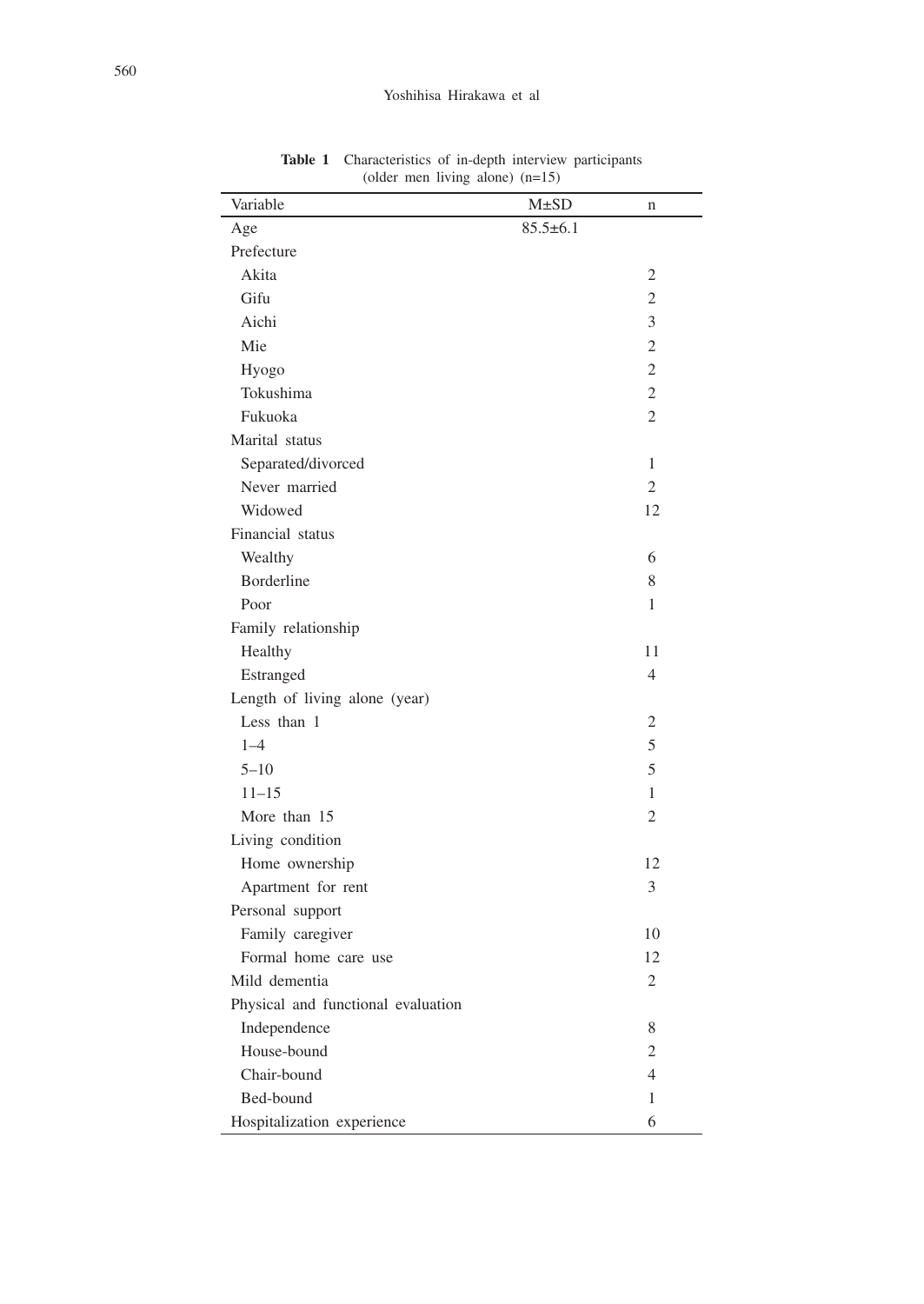#### *Trustworthiness*

We contacted care managers participated in the group interviews and/or in introduced older men who participated interviews after the transcription of the interviews to validate the transcription and analysis. All of them acknowledged the transcriptions and made no further comments. At each stage of the process, the findings were discussed with the other authors and the care managers to make sure they were interpreted accurately. In case of differing opinions, theme identification was decided by consensus.

#### *Ethical consideration*

This study was approved by the Bioethics Review Committee of Nagoya University School of Medicine prior to the investigation (approval number 2015-0444). Written and verbal informed consents were obtained from the care managers and their older male clients. Interviews of older men were conducted privately, and participants' transcripts were anonymized.

## RESULTS

Five main themes were identified: Worthlessness and hopelessness, Autonomy and independence, Comfort and gratitude, Past experiences, and Well-being indicator. The findings representing themes and subthemes are presented in Table 2 and Figure 1.



**Fig. 1** Factors contributing to spirituality in older men living alone near the end-of-life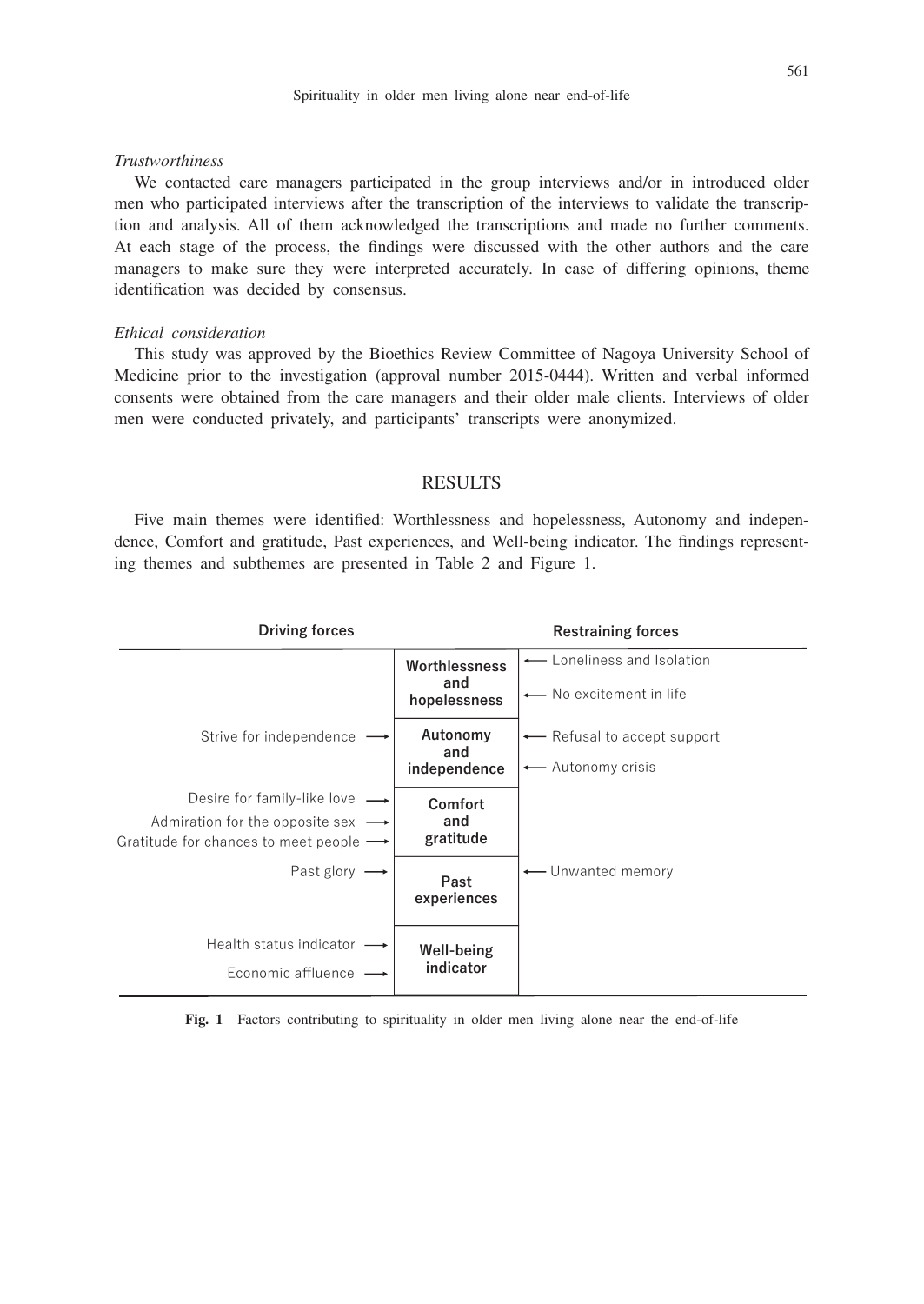| man                                   |
|---------------------------------------|
| į<br>١                                |
| $\frac{1}{2}$<br>$\frac{1}{2}$        |
| $\frac{1}{2}$<br>$\ddot{\phantom{a}}$ |
| Ĩ<br>$\alpha$ living<br>ì             |
|                                       |
| ┋<br>í                                |
| $\frac{1}{2}$                         |
| and represent<br>í                    |
|                                       |
| hamac<br>anh<br>$\vdots$              |
| $\cdots$<br>Themes                    |
| J                                     |
| able<br>Ē                             |

|                                | Table 2                              | Themes, subthemes and representative meaning units of living alone for older men                      |
|--------------------------------|--------------------------------------|-------------------------------------------------------------------------------------------------------|
| Themes                         | Subthemes                            | Representative meaning units                                                                          |
| Worthlessness and hopelessness | Loneliness and Isolation             | I feel like there is no one in this world who understands me                                          |
|                                |                                      | I am usually reluctant to socialize                                                                   |
|                                | No excitement in life                | am tired of living an ordinary life                                                                   |
|                                |                                      | get lost in the monotone routine of everyday life                                                     |
| Autonomy and independence      | Refusal to accept support            | I do not want to bother anybody                                                                       |
|                                |                                      | It is too much to ask for more                                                                        |
|                                | Strive for independence              | I include tiny daily healthy habits into my daily routine                                             |
|                                |                                      | I want to enjoy an active life till the very last day of my life                                      |
|                                | Autonomy crisis                      | My life is completely out of control                                                                  |
|                                |                                      | I want to die and escape from being bed-bound at home                                                 |
| Comfort and gratitude          | Desire for family-like love          | Older men living alone look for family-like relationships with health care professionals              |
|                                |                                      | Older men living alone think that their pets are part of the family                                   |
|                                | Admiration for the opposite sex      | I am constantly thinking about my late wife                                                           |
|                                |                                      | I am happy to be with a lady friend                                                                   |
|                                | Gratitude for chances to meet people | I appreciate my parents and ancestors who made me what I am today.                                    |
|                                |                                      | I owe my success to everyone around me.                                                               |
| Past experiences               | Unwanted memory                      | I regret not having healthy family relationships                                                      |
|                                |                                      | It is difficult to start a conversation when older men living alone don't want to talk about the past |
|                                | glory<br>Past                        | Older men living alone miss the days when they had something to brag about                            |
|                                |                                      | I would let older men living alone talk about their glory days if they had problems                   |
| Well-being indicator           | Health status indicator              | Negative lab test results are always effective in reassuring me                                       |
|                                |                                      | I am happy to live longer than the average man                                                        |
|                                | Economic affluence                   | I cannot live a rich life for want of money                                                           |
|                                |                                      | am happy about my pension                                                                             |
|                                |                                      |                                                                                                       |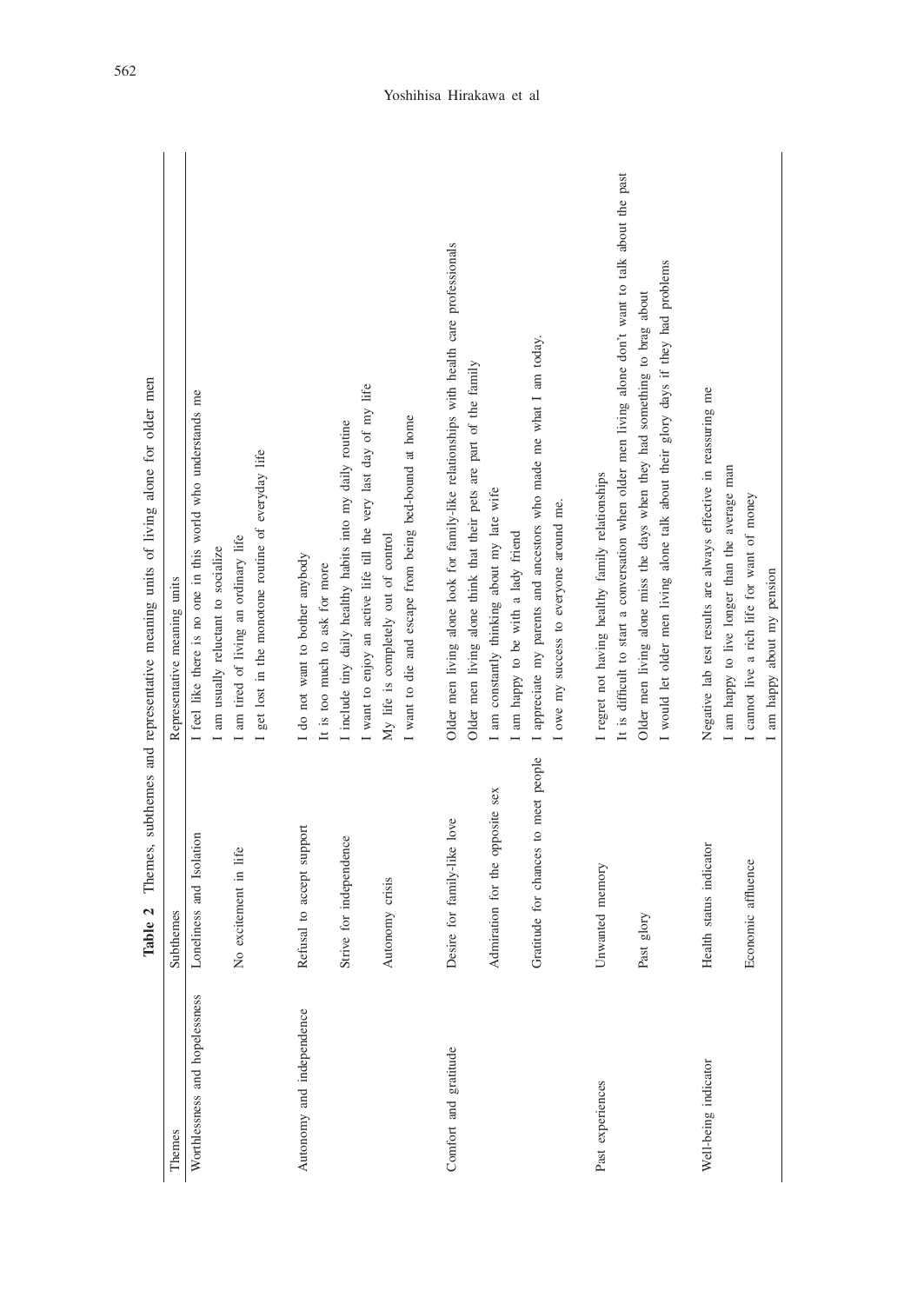*Worthlessness and hopelessness*

**Loneliness and isolation.** Due to deteriorated eyesight, hearing loss, lower physical activities and subsequent decline in social activities, older men living alone tend to feel despair and hopeless in daily life. Some of the participants lived in isolation without maintaining any ties with relatives or friends. People around them would probably not notice, even if they developed dementia at some point and required support.

*"Older men living alone often show great reluctance to attend community meetings, or to visit day service centers or other places where people come together."* (care manager, 43 years old, woman, Aichi)

*"Some older men living alone seem to have been abandoned by their family."* (care manager, 32 years old, woman, Fukuoka)

*"My daughter really loves her children, so it looks like she does not have the time to worry about me."* (older man, 82 years old, widowed, Aichi)

*"I ask people around me not to contact my grandchildren even if something happens to me."* (older man, 82 years old, widowed, Hyogo)

**No excitement in life.** The daily lives of older men living alone are usually irregular and monotonous. Some older men resorted to buying boxed lunches at a convenience store instead of preparing meals. Others woke up at odd hours and had irregular daily schedules.

*"Convenience stores offer a wide variety of prepared meals that meet the nutritional needs of older men."* (care manager, 49 years old, woman, Kanagawa)

*"We would like to provide the type of care and conversation that allows older men to stay connected with natural environment and enjoy the seasonal changes."* (care manager, 43 years old, woman, Aichi)

*"I don't think about the future; I just want take it easy every day."* (older man, 95 years old, widowed, Mie)

*"I don't have any distractions; I do nothing but eat and sleep."* (older man, 78 years old, widowed, Akita)

#### *Autonomy and independence*

**Refusal to accept support.** Some older men living alone refused support from anyone. They thought that accepting help would be taken as a sign of weakness on their part due to aging or illness and refuse to be cared for by someone else. Some older men living alone hesitated to talk with their family about their own end-of-life and postmortem.

Also, a number of older men clung obstinately to their lifestyle, no matter how poor or unhealthy. However, some older people living alone were able to make time for themselves; they made a conscious choice to do only what they would like to do. Therefore, they often felt that they were happier than ever.

*"Some older men living alone refuse to receive care services until they are forced to be*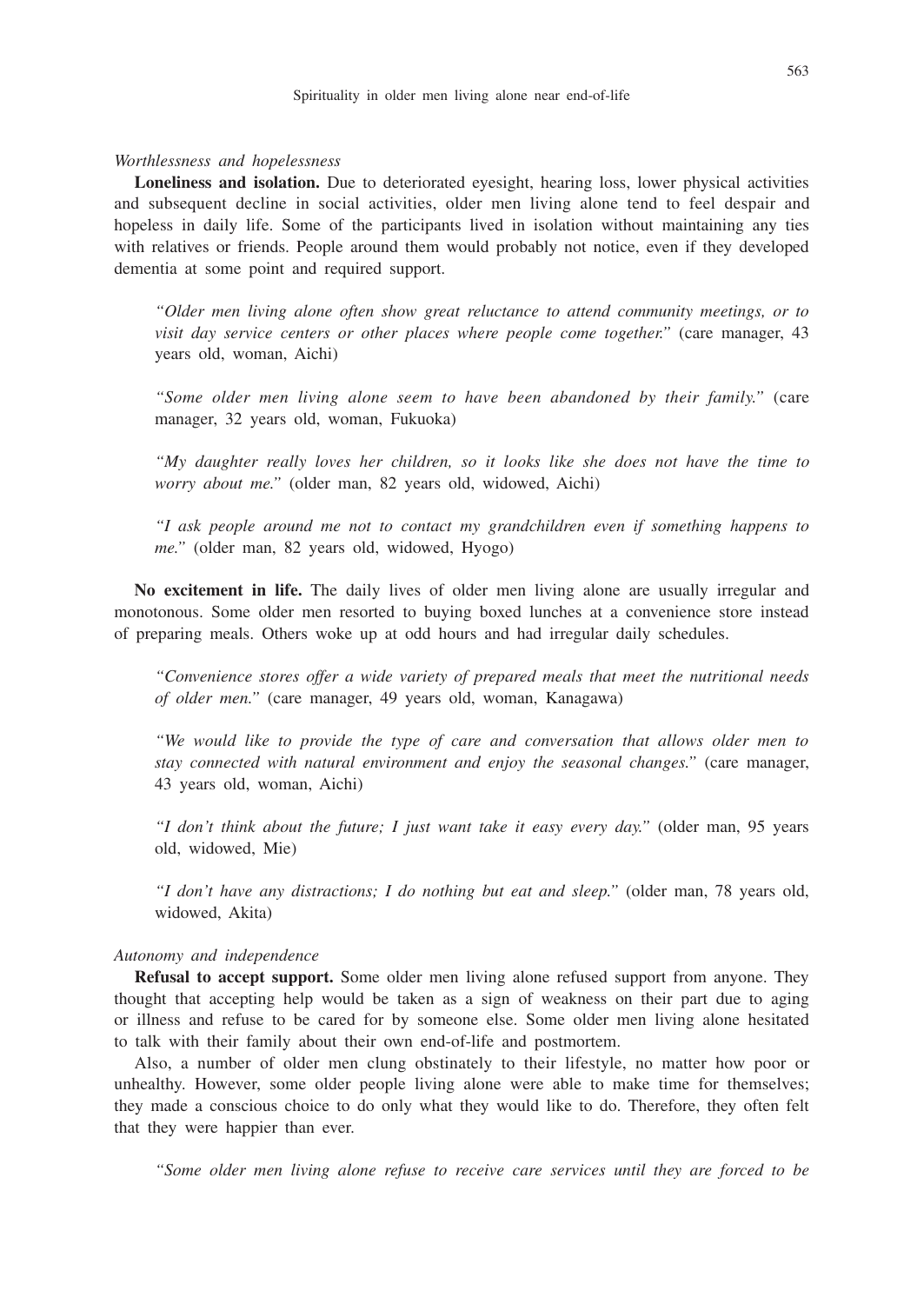*hospitalized due to a serious illness."* (care manager, 44 years old, man, Akita)

*"We are worried about the health condition of some older men living alone who would like to use supplements or over-the-counter medicines in addition to their prescriptions without consulting their physicians."* (care manager, 35 years old, woman, Miyagi)

*"Because my children live their own lives, I cannot ask them to care for me. My only option is to ask the ward office to place me in a nursing home."* (older man, 77 years old, widowed, Tokushima)

*"Although my children often suggest ways to improve my daily life, I do not want to make any changes on my current lifestyle."* (older man, 82years old, man, widowed, Fukuoka)

*"Although my doctor recommends that I should quit smoking, I don't want to give it up because it is my only hobby and purpose in life."* (older man, 82 years old, widowed, Hyogo)

**Strive for independence.** Older people generally want to live independently and comfortably to the very end of their life and strived to do so. Some participants reported maintaining healthy lifestyle to prevent from being bed-ridden.

*"Some older men living alone are reluctant to show any signs of weakness resulting from end-of-life conditions to their daughters."* (care manager, 42 years old, woman, Aichi)

*"I stay in shape with an original exercise program that I developed based on my research."* (older man, 86 years old, widowed, Tokushima)

*"Because I am worried about memory loss, I feel I have to stimulate my brain with quizzes, personal computer, walking, and so on."* (older man, 93 years old, never married, Gifu)

**Autonomy crisis.** Older men living alone were worried about losing their autonomy at the end of life and not being able to partake in the decision-making process with regard to admission to nursing home and life-prolonging treatment. For instance, some people agreed to be admitted to a nursing home to satisfy their family' wishes. Some care managers wondered how to support the decision-making process of older men living alone.

*"Older men living alone frequently revise their will and treatment plan."* (care m a n ager, 42 years old, woman, Aichi)

*"Emergency hospital admission is complicated for older men living alone with no relatives to respond for them."* (care manager, 41 years old, woman, Akita)

*"I am familiar with the Act of Adult Guardianship in Japan, but I don't feel at ease because it does not cover essential end-of-life care issues."* (older man, 82 years old, widowed, Hyogo)

*"After looking at bed-ridden older people in a nursing home, I was convinced not to*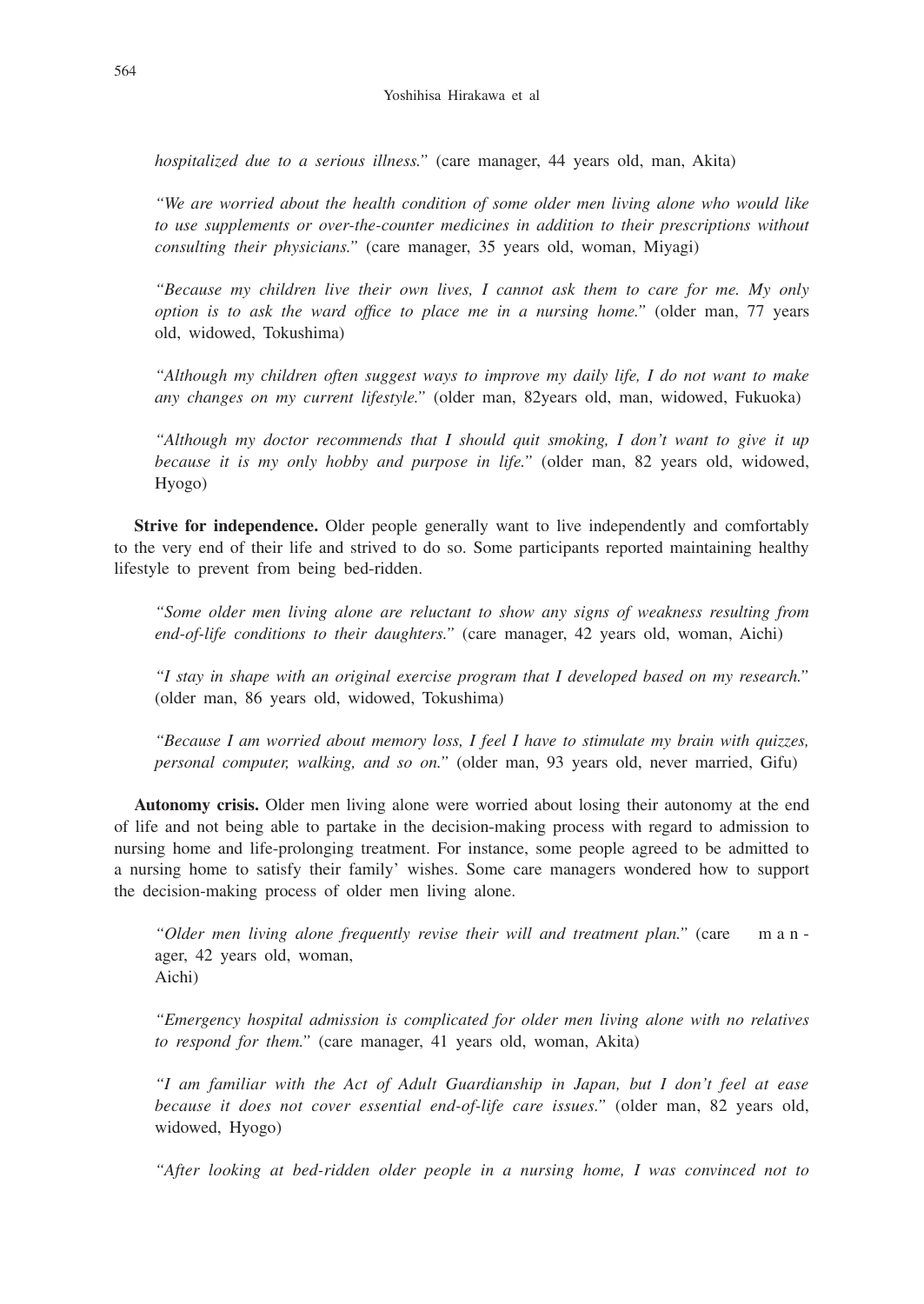*accept life-sustaining treatments such as tube-feeding."* (older man, 83 years old, widowed, Fukuoka)

*"I have asked my daughter not to initiate tube-feeding in case I cannot eat anymore at end-of-life."* (older man, 77 years old, widowed, Tokushima)

#### *Comfort and gratitude*

**Desire for family-like love.** Some older men living alone yearned for their physicians, nurses or care managers to treat them as if they were close family members; they also felt the same type attachment to their pet animals. Some older people preferred to have close ties with one person than superficial relationships with many.

*"Many older men living alone treat their cat as a family member."* (care manager, 55 years old, woman, Yokohama)

*"Older men living alone enjoy being looked after by care or welfare staff who can handle their whims and fancies."* (care manager, 43 years old, woman, Aichi)

*"When my beloved dog died several years ago, my daughter mentioned that I looked sadder than when my wife passed away."* (older man, 82 years old, widowed, Aichi)

*"I would like to give special cash treats to guests and relatives who visit me."* (older man, 84 years old, never married, Hyogo)

**Admiration for the opposite sex.** Some older men living alone still missed their deceased wife, while others expressed admiration for a close female friend. They yearned for the presence of a female companion in their life.

*"Some older men living alone have a girlfriend who takes care of them."* (care manager, 42 years old, woman, Aichi)

*"I look forward to meeting my lady friend twice a month. I dress up nicely on those occasions."* (older man, 82 years old, widowed, Aichi)

*"My home helper (professional caregiver) is really kind and I find her attractive. I asked her to stay with me one night, but she declined."* (older man, 95 years old, widowed, Mie)

*"Every day I look at photos of my deceased wife; they are beautiful treasures to me."* (older man, 86 years old, widowed, Tokushima)

*"I still keep my wife's ashes in my room."* (older man, 82 years old, widowed, Hyogo)

**Gratitude for chances to meet people.** Older people are generally grateful to their ancestors and other people in their life for the opportunities that were given to them; they are especially thankful for the chances to meet people who played important roles in their life. An older man seemed to be eager to thank everyone with whom they had crossed paths in their life.

*"I always thank my parents for making it possible for me to meet, be loved and be sur-*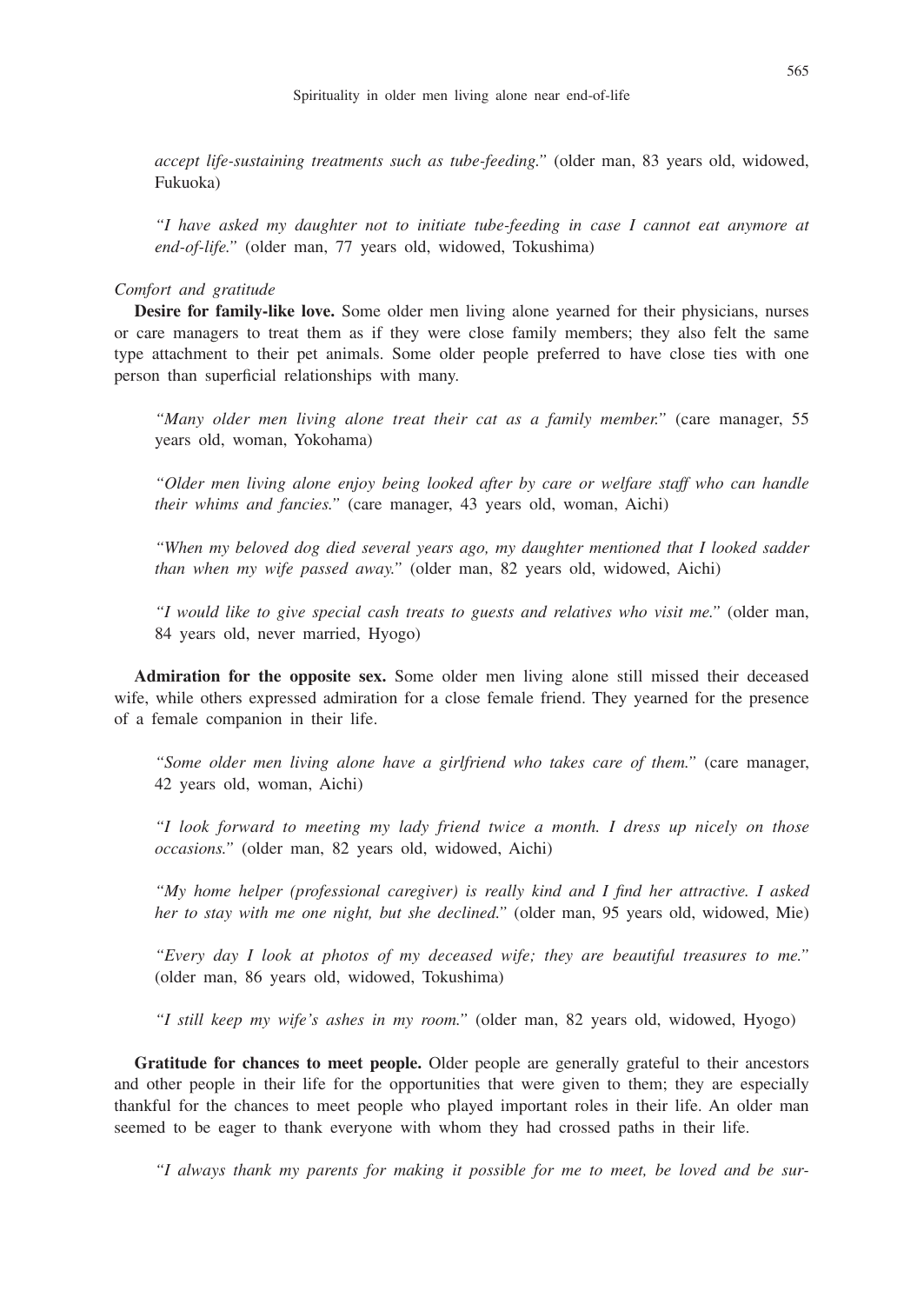*rounded by so many kind people.... I was assigned to a military unit and sent on the battle field at the age of 21, but fortunately I was able to return home safely. I am indebted to my ancestors for this."* (older man, 92 years old, widowed, Gifu)

#### *Past experiences*

**Unwanted memory.** Older people living alone tended to regret that their health has deteriorated so much after years of neglect. They thought that they were responsible for the deterioration of relationships with their families and relatives. In addition, some of them refused to reveal details about their past to their care manager. In such cases, care managers were unable to communicate with them meaningfully and could only provide superficial support.

*"Because older men living alone often fail to show their true feelings about the past, our exchanges remain superficial."* (care manager, 27 years old, woman, Tokushima)

*"When we conduct a life history interview with older men living alone, they sometimes get angry with us."* (care manager, 43 years old, woman, Aichi)

*"I wish I had gotten along better with my children. Our relationship is really bad now...... My poor health condition is of my own making. I worked really hard every day, but I should have paid more attention to my heath."* (older man, 82 years old, widowed, Hyogo)

**Past glory.** Some older people often felt that they had become useless because of infirmities due to age. They often feel nostalgic, and talking about their past can boost their self-esteem and help them find meaning in their life. Care managers had realized that clients who are able to reminisce about their past are generally in better health.

*"We strive to listen carefully to our older clients as they reminisce about the good old days so that they have a positive outlook toward daily life."* (care manager, 36 years old, man, Miyagi)

*"Listening to older men reminisce about the past is a good first step to approach them."* (care manager, 50 years old, woman, Tokushima)

*"I often did well in Japanese chess tournaments."* (older man, 84 years old, man, never married, Hyogo)

*"I am proud that I used to have a pair of Japanese swords."* (older man, 82 years old, widowed, Hyogo)

#### *Well-being indicator*

**Health status indicator.** Self-rated health is an informative question to assess people's overall health status, and widely used as an indicator of their perception of their own health and their quality of life. An older man felt he was in good health, when his health condition measured by the results of common medical tests such as blood pressure and blood lipids levels were better than that of the people of the same age group,

*"My doctor always says that my health checkup results are good. So, I am not worried about my health condition at all."* (older man, 82 years old, widowed, Hyogo)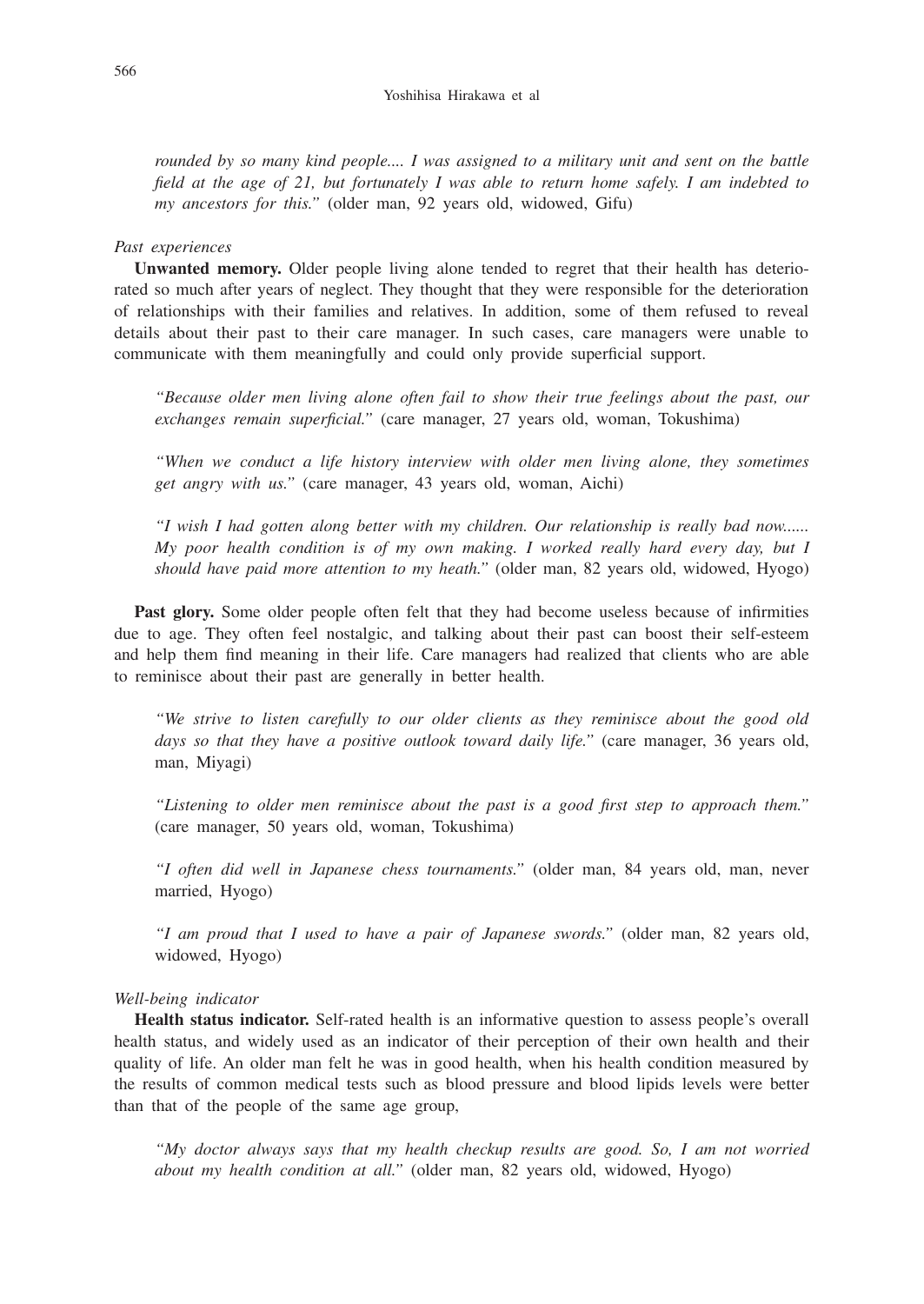*"I am happy to be able to live longer than the average lifespan of Japanese men."* (older man, 82 years old, widowed, Aichi)

**Economic affluence.** Regardless of age, economic affluence is an important concern of older men living alone. They made conscious efforts to save money and thrived on simplicity and frugality. An older man was proud of receiving comparatively high pension.

*"I am not particularly enthusiastic about cooking every day, but I do it anyway to save money."* (older man, 83 years old, widowed, Fukuoka)

*"I am happy to be able to live on a large monthly pension; I set part of it aside for my children."* (older man, 86 years old, widowed, Tokushima)

## **DISCUSSION**

This study found that Japanese older men living alone were enjoying their autonomous status and freedom, contrary to the wide-spread views that it was miserable and undesirable to live alone. Their spiritual health was found to be enhanced through gratitude to everyone with whom they had crossed paths in their life, yearning for the presence of a female companion, and confirming their health measurements were comparative or better than those of others in the same age group.

Our results are consistent with the finding of previous Japanese studies,  $10,16-18$  which suggested that it is important for a number of older people to preserve their freedom, maintain their own personal pace in daily life, and avoid excessive commitments or obligations, regardless of gender. While providing livelihood support can help older people living alone emotionally, socially and economically, excessive support may have adverse effects on their sense of freedom. The importance of maintaining autonomy, independence and freedom were also reported by the previous studies in other countries.3,11,19,22

Our findings show a link between older men's well-being and the presence of a person or an object they loved. Although the death of a loved one may initially trigger feelings of hopelessness and loneliness, after some time, bereaved family often feel like their loved one remains close to them in their heart. Previous studies suggest that older people miss for deceased family by reminiscing about days spent together.<sup>11,16,23</sup> In WHOOOL, Spirituality, Religiousness and Personal Beliefs (SRPB) Field-Test Instrument, transcendence such as connectedness to a spiritual being or force is one of the essential domains of spirituality.<sup>24</sup> Moreover, Chuengsatiansup suggested that "transcendence", which includes spiritual well-being and spirituality, is one of the key factors enhancing spiritual health.<sup>3</sup> Our results reveal that some older male participants are grateful to their ancestors for the opportunities they provided to meet people and for everything that happened in their life. Earlier Japanese studies also suggest that spiritual well-being includes self-transcendence among older people; by recognizing their connectedness to a spiritual being or force, some older people realize that they are not alone.<sup>25,26</sup>

Our investigation confirmed that older men living alone longed for a woman friend who would be special in their lives, while missing their spouses, similar to a Norwegian study.<sup>11</sup> After the death of their wives, older men struggled to adapt and found a new sense of purpose in life. However, their wives' memory provided them with emotional and spiritual support. Also, after being alone for a while, some older men yearn for someone new to date or share their lives with. Although there have been few studies directly examining romance among older women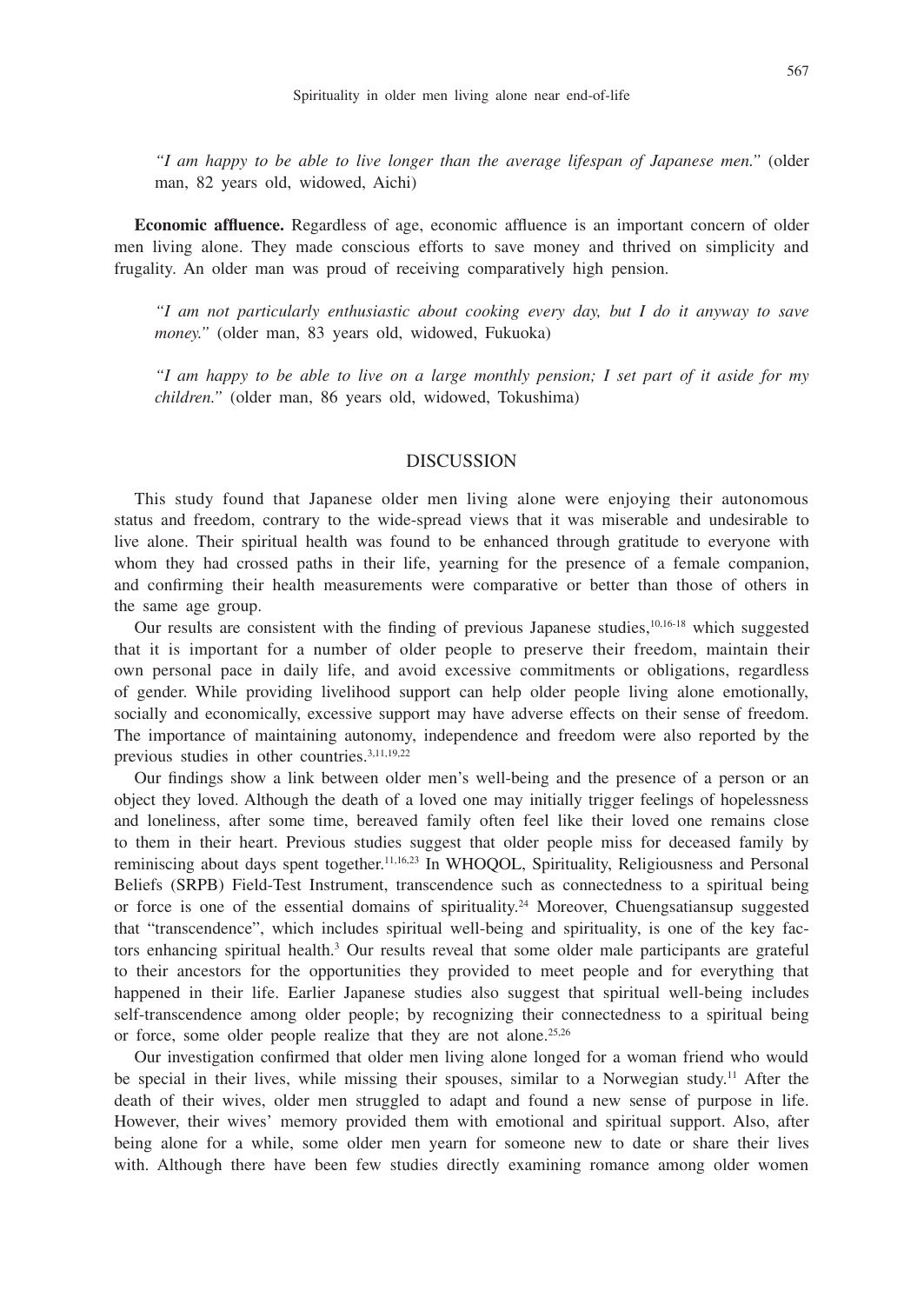living alone, regardless of gender, previous studies suggested that older people are sexual beings that continue to engage and be interested in sexual and intimate behaviors. $27-29$ 

However, from the care managers' view point, this feeling of longing for a partner sometimes lead to inappropriate behavior, as female care workers are often exposed to sexual harassment from older male clients, as previously reported.<sup>30</sup> The statements made by the care manager participants also reflect this view: "Some older men living alone ask female home helpers (professional caregivers) to sleep with them", "I know many older men living alone who have asked female home helpers to come to entertain them at night", and "Some home helpers are worried about sexual harassment from older men living alone and are reluctant to visit".

Our results suggested that their subjective well-being was increased by confirming their objective health measurements were comparative to or better than those of other men in the same age group. As for the objective measures, some older men living alone compared their age with the average Japanese lifespan. They also referred to previous health check results and feel healthy if the results are within normal limits. Good self-rated health correlates with spiritual well-being among older men living alone. Perceived physical health influences overall perceived health including spiritual health, and a physician's assessment of health status and prognosis is related to spirituality. Several studies suggest mutual correlative relationships between functional and physical condition, perceived health status, life satisfaction and spirituality among older people. Shin and Sok found that in Korea perceived health status was related to life satisfaction of both older people living with family and those living alone regardless of gender.31 In their short review, Murata and Tsuda suggested that perceived physical health influences the overall perceived health including spiritual health, and that physicians' assessments of health status and prognosis are related to perceived health.<sup>32</sup> Hirakawa et al<sup>33</sup> and Esbensen et al<sup>1</sup> revealed that the presence of chronic health problems or impaired physical condition have a negative impact on perceived health status among older people and stress the importance of their physicians' or nurses' support in coping with and overcoming ailments and limitations in everyday life.

#### *Strengths and limitations of the study*

The strengths of this study are as follows: This nationwide survey used both subjective and objective qualitative data from pairs of care managers and their older clients in each region. The study design contributed to comprehending the real-world of older men living alone and enhancing the variety of the qualitative data. All the study interviews were carried out by the first author, an experienced geriatrician skilled in qualitative research, thus the influence of the interview skills to the quality of the data is negligible.

The study also had several limitations. First, due to the scattered study settings nationwide and time constraints, our study fell short of data saturation. However, we recruited subjects from differing geographic areas and socio-economic status to maximize the variation of qualitative data. Second, to lessen the tension of the interviews with older clients which were conducted at the very first encounter, we asked that their care managers stay with us during the interview. The participants might have been reluctant to talk about such sensitive topics as end-of-life issues in front of their care managers.

### **CONCLUSION**

Japanese older men living alone were enjoying their autonomous status and freedom, despite wide spread negative views of them. This study also found that: older men living alone missed their departed spouse or long for a companion, they experienced loneliness and anxiety, compar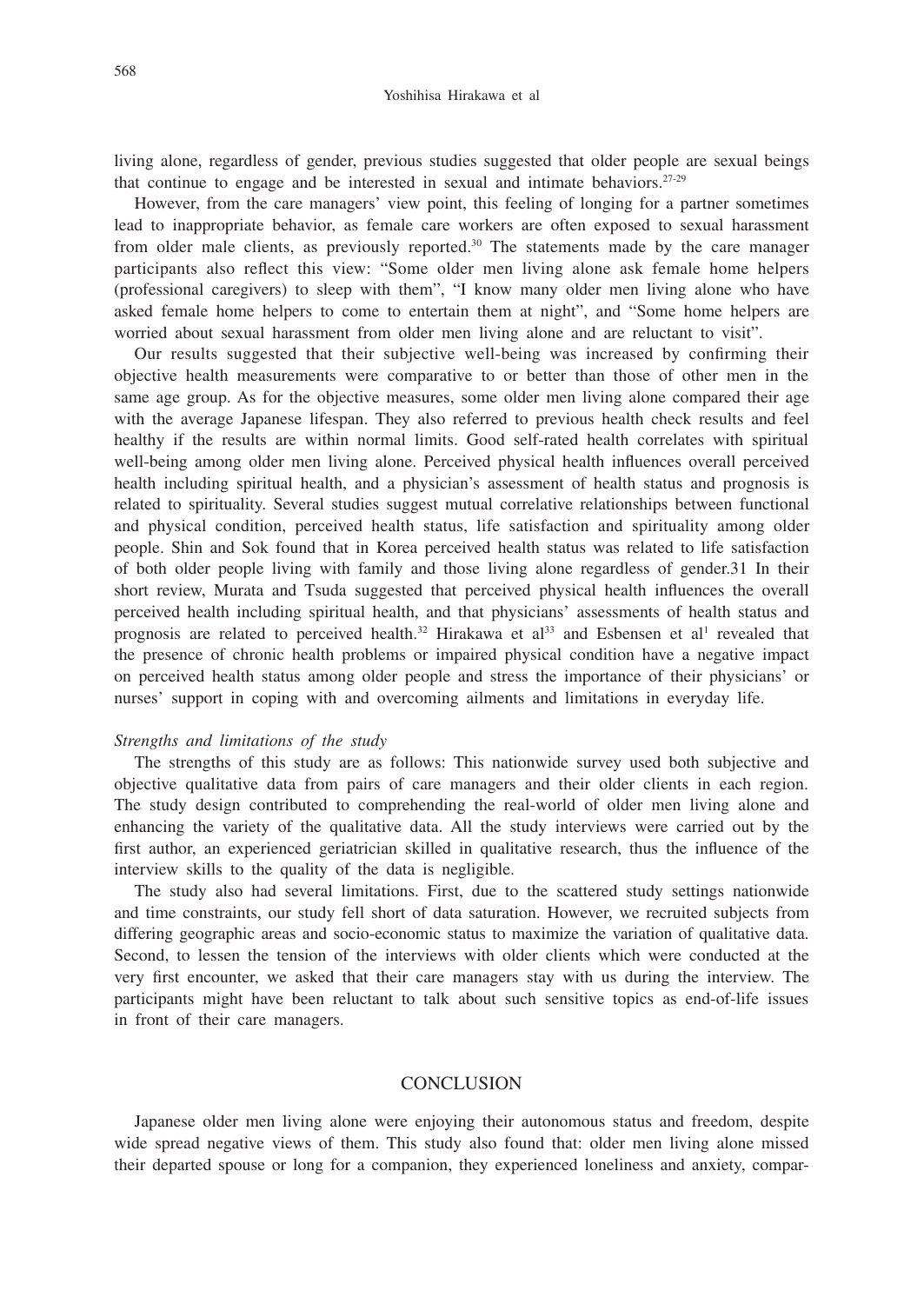ing objective measures of their own health status with others in the same age group increased their subjective well-being, and transcendence was one of the most significant factors enhancing spiritual health. Our findings provide important additional information that can help clinicians, nurses and care managers achieve better patient-centered care for older men living alone and enhance their dignity.

## ACKNOWLEDGEMENTS

The authors are grateful to all the participants for the time and energy they devoted to this study and to the staff of Himeji Medical Cooperative and Asakura Clinic for handling data collection. Thanks also for the support from Toshiko Inai (Kitajima-cho community-based integrated care support center), Masahiko Shigezawa (Ko group), and Shunkei Hirai (Iga council of social welfare) by introducing the participants to us. This work was supported by Sasakawa Memorial Health Foundation and Japan Grants-in-Aid for Scientific Research, Grant Number 26460596.

## CONFLICT OF INTEREST

The authors have no conflict of interest to declare.

## **REFERENCES**

- 1) Esbensen BA, Hvitved I, Andersen HE, Petersen CM. Growing older in the context of needing geriatric assessment: a qualitative study. *Scand J Caring Sci*. 2016;30:489–498.
- 2) World Health Organization (WHO). *Better Palliative Care for Older People*. Copenhagen, Denmark: World Health Organization, Regional Office for Europe; 2004. http://www.euro.who.int/\_\_data/assets/ pdf\_file/0009/98235/E82933.pdf#search=%27WHO+endoflife+care+for+older+people%27. Accessed December 26, 2018.
- 3) Chuengsatiansup K. Spirituality and health: an initial proposal to incorporate spiritual health in health impact assessment. *Environ Impact Asses*. 2003;23:3–15.
- 4) Sawatzky R, Pesut B. Attributes of spiritual care in nursing practice. *J Holist Nurs*. 2005;23:19–33.
- 5) Sepúlveda C, Marlin A, Yoshida T, Ullrich A. Palliative Care: The World Health Organization's Global Perspective. *J Pain Symptom Manag*. 2002;24:91–96.
- 6) Japan Ministry of Health, Labour, and Welfare. Graphical review of Japanese household: from comprehensive survey of living conditions 2013 [in Japanese]. http://www.mhlw.go.jp/toukei/list/dl/20-21-h25.pdf. Published December 15, 2013. Accessed December 26, 2018.
- 7) National Institute of Population and Social Security Research. Household projections for Japan: 2010–2035 [in Japanese]. http://www.ipss.go.jp/pp-ajsetai/j/HPRJ2013/hhprj2013\_PRS329.pdf. Published February 28, 2013. Accessed December 26,2018.
- 8) Hirakawa Y, Kimata T, Uemura K. Current challenges in home nutrition services for frail older adults in Japan: a qualitative research study from the point of view of care managers. *Healthcare (Basel)*. 2013;1:53–63.
- 9) Notenboom K, Beers E, van Riet-Nales DA, et al. Practical problems with medication use that older people experience: a qualitative study. *J Am Geriatr Soc*. 2014;62:2339–2344.
- 10) Kono A, Tadaka E, Okamoto F, Kunii Y, Yamamoto-Mitani N. Self-care issues of older men living alone: a qualitative comparison between urban high-rise apartment and suburban farming districts [in Japanese]. *Nihon Koshu Eisei Zasshi*. 2009;56:562–673.
- 11) Bergland AM, Tveit B, Gonzalez MT. Experiences of older men living alone: a qualitative study. *Issues Ment Health Nurs*. 2016;37:113–120.
- 12) Dykstra PA, Fokkema T. Social and emotional loneliness among divorced and married men and women: comparing the deficit and cognitive perspectives. *Basic Appl Soc Psych*. 2007;29:1–12.
- 13) Kandler U, Meisinger C, Baumert J, Löwel H; KORA Study Group. Living alone is a risk factor for